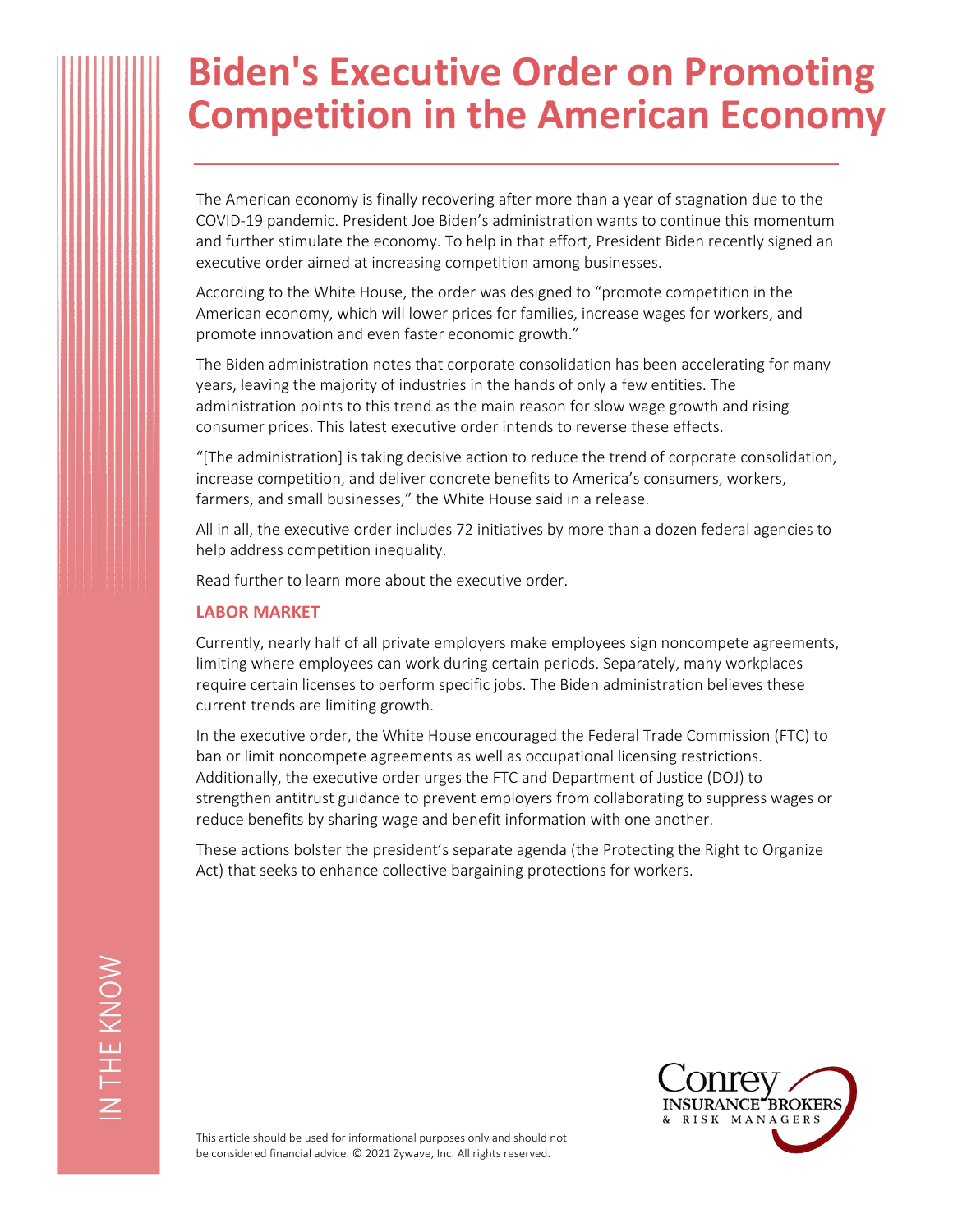# **HEALTH CARE**

The executive order addresses competition in health care in four main areas:

- 1. Prescription drugs
- 2. Hearing aids
- 3. Hospitals
- 4. Health insurance

# **Prescription Drugs**

Right now, large drug manufacturers enjoy incredible profits year over year. The White House alleges that this is due to lack of competition and "pay for delay" tactics, where name-brand drug manufacturers pay generic manufacturers to stay out of the market. Such strategies result in Americans paying 2.5 times more for the same medications as peer countries.

The executive order directs the Food and Drug Administration to work with states and tribes to safely import prescription drugs from Canada, where drugs are less expensive. It also directs the Health and Human Services (HHS) Administration to increase support for generic and biosimilar drugs. Additionally, the order encourages the FTC to ban "pay for delay" and similar agreements.

# **Hearing Aids**

Currently, the White House points out, only 14% of Americans with hearing loss use hearing aids. The administration says it's due to high prices, costing more than \$5,000 per pair (typically not covered by insurance). Additionally, hearing aids can only be obtained after a medical analysis by a doctor or specialist—an unnecessary requirement, according to the Biden administration.

The executive order directs the HHS to consider issuing proposed rules within 120 days for allowing hearing aids to be sold over the counter.

#### **Hospitals**

Hospitals have been consolidating through mergers for years, resulting in higher prices and fewer rural locations. The White House notes that consolidated hospitals charge far higher prices than hospitals in markets with more competition.

The executive order directs the FTC to review and revise its merger guidelines to ensure hospital mergers do not harm patients. Additionally, the order directs the HHS to support existing hospital price transparency rules and finish implementing bipartisan federal legislation to address surprise hospital billing.

#### **Health Insurance**

Consolidation is also an issue in the health insurance sector, according to the Biden administration. Fewer insurance companies mean fewer options for consumers. Even when there are more options, comparing plans continues to be a struggle for many individuals.

The executive order directs the HHS to standardize plan options in the National Health Insurance Marketplace so people can comparison shop more easily.

# **TECHNOLOGY**

The executive order addresses competition in the technology sector in four main areas:

- 1. Purchasing would-be competitors
- 2. Gathering personal information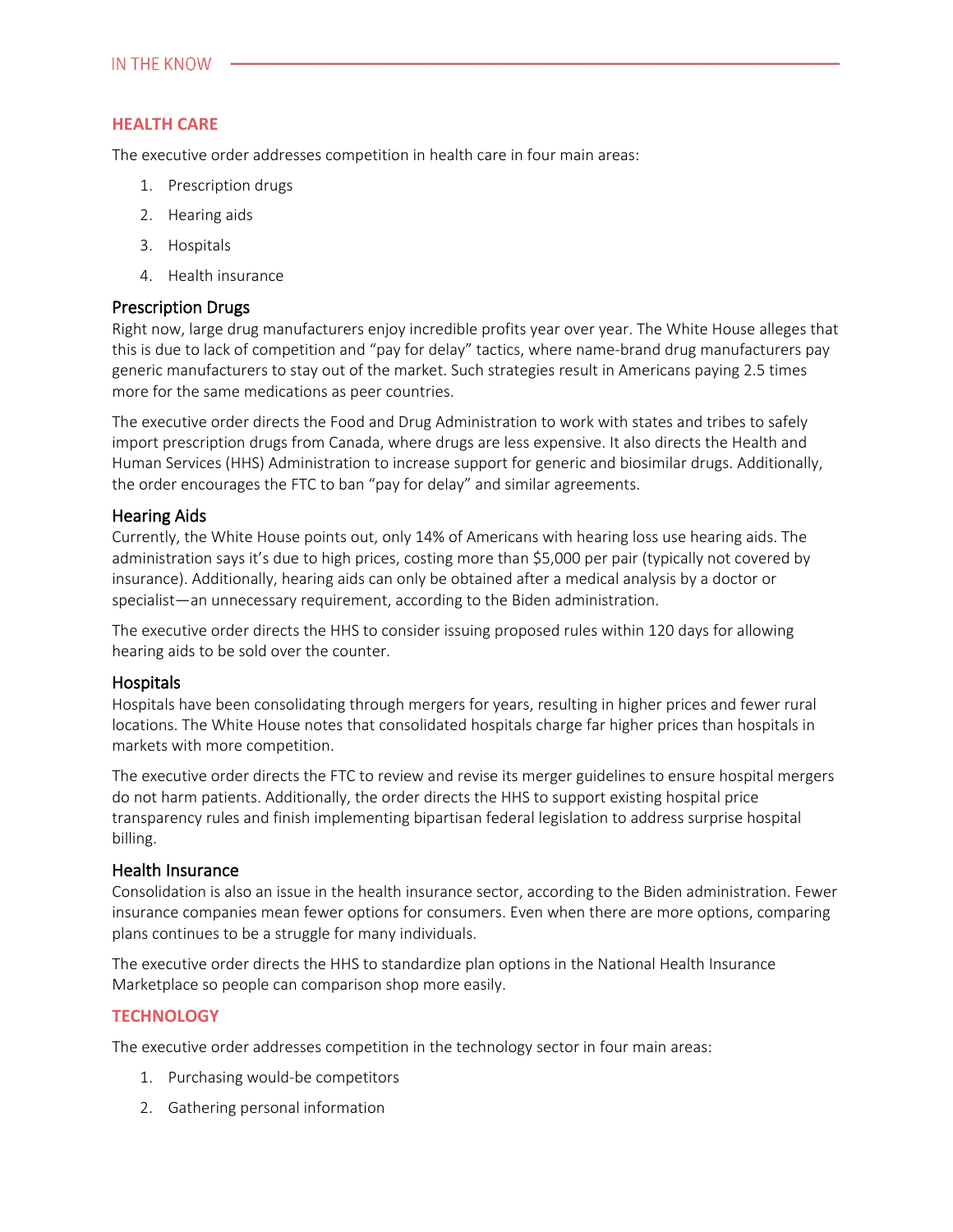- 3. Unfairly competing with small businesses
- 4. Repairing cellphones

## **Purchasing Would-be Competitors**

Big tech platforms have acquired hundreds of companies in the past decade, sometimes aiming only to kill the potential competition. The Biden administration claims the federal government has been too lenient in these situations.

The executive order "announces an administration policy of greater scrutiny of mergers, especially by dominant internet platforms, with particular attention to the acquisition of nascent competitors, serial mergers, the accumulation of data, competition by 'free' products and the effect on user privacy."

# **Gathering Personal Information**

The current business model of many large tech platforms is the accumulation of individuals' personal information. The Biden administration is concerned about the breadth of this collected information information is sometimes compromised through security breaches.

The executive order encourages the FTC to establish rules on surveillance and the accumulation of data.

# **Unfairly Competing With Small Businesses**

Big tech platforms have incredible control over the online marketplace. Often, small businesses rely on these platforms to reach their customers. However, large platforms will sometimes examine the most popular products sold by these small businesses, then replicate them and promote them more prominently on their websites.

The executive order encourages the FTC to establish rules barring unfair methods of competition on internet marketplaces.

#### **Repairing Cellphones**

Big tech companies often impose restrictions on how repairs can be made on their products while still honoring warranties. Oftentimes, this restricts otherwise qualified, third-party businesses from making repairs, raising costs on consumers.

The executive order encourages the FTC to issue rules against anti-competitive restrictions on using independent repair shops or doing do-it-yourself repairs of personal devices and equipment.

#### **TRANSPORTATION**

The transportation sector is dominated by a handful of corporations. The executive order addresses competition as it relates to:

- 1. Airlines
- 2. Rail
- 3. Shipping

## **Airlines**

There are four commercial airlines that control two-thirds of the industry. This contributes to high prices for consumers, such as with baggage and cancellation fees. The Biden administration points out that these increases often come in lockstep, meaning the top airlines tend to raise them at the same time. These simultaneous increases demonstrate "a lack of meaningful competitive pressure," according to the White House. Notably, despite this industry consolidation, airlines were late delivering 2.3 million checked bags in 2019, according to the Department of Transportation (DOT).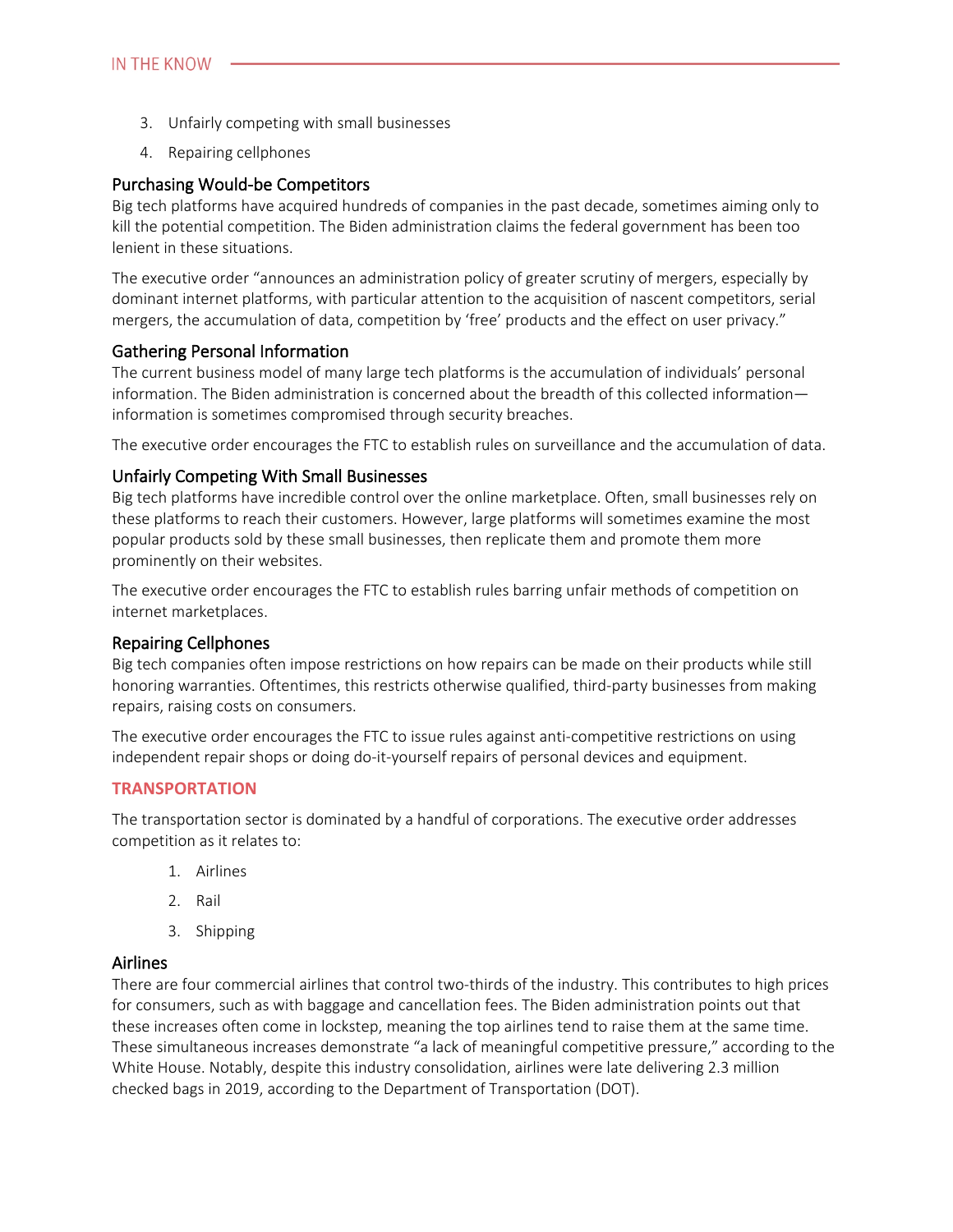The executive order directs the DOT to consider issuing clear rules requiring the refund of fees when baggage is delayed or when service isn't actually provided, such as when the plane's Wi-Fi or in-flight entertainment system is broken. Additionally, the order directs the DOT to consider issuing rules that require baggage, change and cancellation fees to be clearly disclosed to the customer.

# **Rail**

The rail industry, like airliners, is heavily consolidated, going from 33 "Class I" freight railroads in 1980 to only seven today. Moreover, four rail companies dominate their respective geographic regions of the United States. These companies can prioritize their own freight traffic, sometimes to the detriment of passenger trains and other companies' freight cars.

The executive order encourages the Surface Transportation Board to require railroad track owners to provide rights of way to passenger rails and strengthen their obligations to treat other freight companies fairly.

# **Shipping**

The industry's 10 largest shipping companies control more than 80% of the global market, leaving manufacturers who need to ship goods "at these large foreign companies' mercy," according to the Biden administration. These companies are allowed to charge exorbitant fees for when their shipments are sitting, waiting to be loaded or unloaded.

The executive order encourages the Federal Maritime Commission to ensure vigorous enforcement against shippers charging American exporters exorbitant charges.

#### **AGRICULTURE**

Agriculture consolidation is another concern for the Biden administration. Four companies now control most of the work's seeds, and seed prices have increased as much as 30% annually. This consolidation also limits to whom small farmers can sell their goods, meaning lower price sharing for these farmers. Summarily, farmers are getting less for their goods and consumers are paying more for them, all while large corporations are reaping profits.

Additionally, current labeling rules allow for shady business practices that can harm consumers. For instance, foreign beef manufacturers may use the label "Product of USA" merely if the product was processed here. In fact, that beef may not be from the United States—the White House notes that most grass-fed beef labeled "Product of USA" is actually imported.

The executive order aims to combat these practices through the following directives:

- Directs USDA to consider issuing new rules under the Packers and Stockyards Act that would make it easier for farmers to bring and win claims, stopping chicken processors from exploiting and underpaying chicken farmers, and adopting anti-retaliation protections for farmers who speak out about bad practices.
- Directs USDA to consider issuing new rules defining when meat can bear "Product of USA" labels so that consumers have accurate, transparent labels that enable them to choose products made here.
- Directs USDA to develop a plan to increase opportunities for farmers to access markets and receive a fair return, including supporting alternative food distribution systems like farmers markets and developing standards and labels so that consumers can choose to buy products that treat farmers fairly.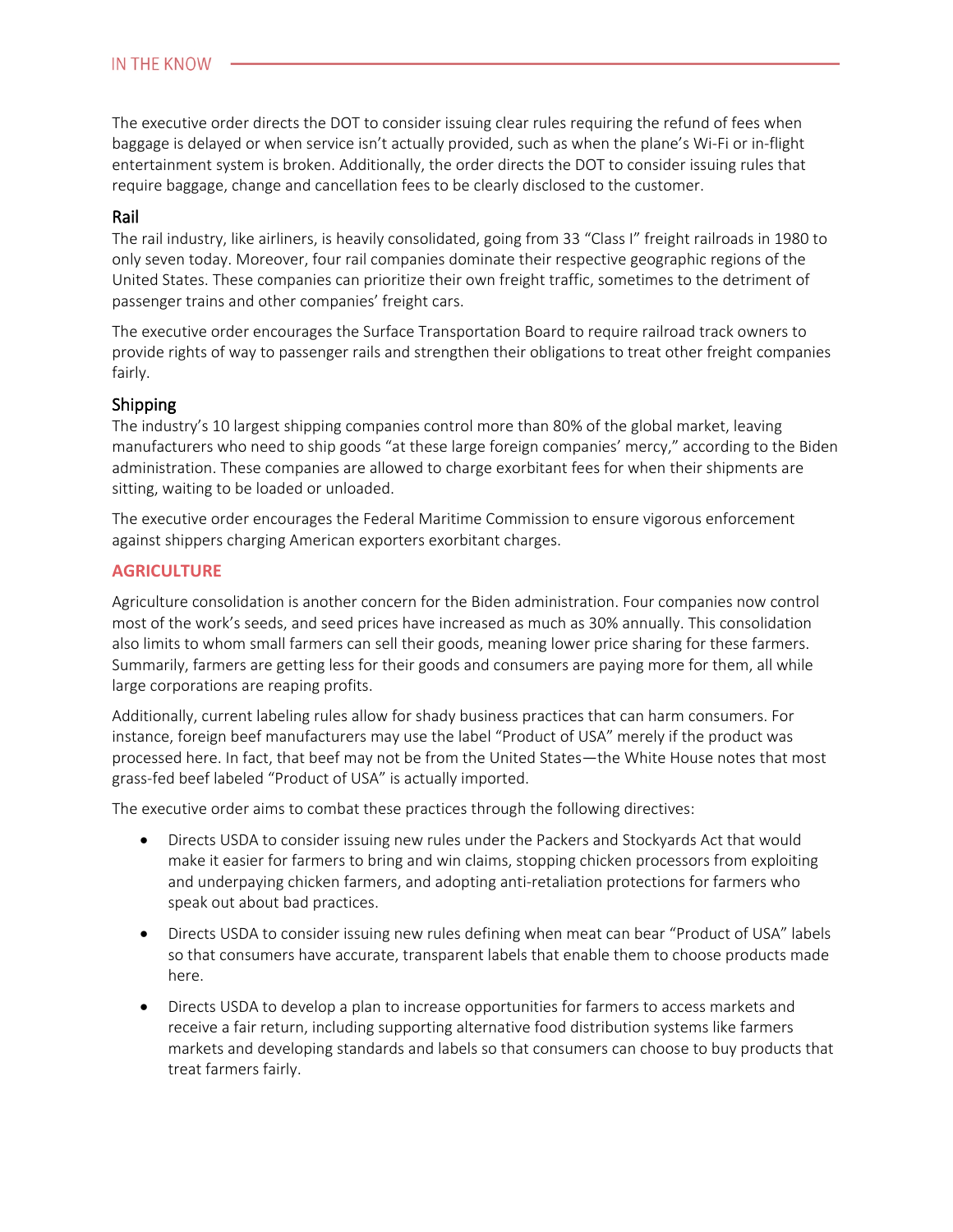Encourages the FTC to limit powerful equipment manufacturers from restricting people's ability to use independent repair shops or do-it-yourself repairs, such as when tractor companies block farmers from repairing their own tractors.

# **INTERNET SERVICE**

The executive order addresses issues in the internet service sector in four primary areas:

- 1. Lack of competition
- 2. Lack of price transparency
- 3. High termination fees
- 4. Indiscriminate service slowdowns

# **Lack of Competition**

According to the White House, more than 200 million U.S. residents live in an area with only one or two reliable high-speed internet providers, leading to prices as much as five times higher in these markets than in markets with more options. This situation is sometimes exacerbated when landlords enter exclusivity deals with internet service providers (ISPs), effectively blocking broadband internet expansion for an area.

The executive order encourages the Federal Communication Commission (FCC) to prevent ISPs from making deals with landlords that limit tenants' choices.

# **Lack of Price Transparency**

Even in areas with ISP competition, price shopping can be difficult. In fact, internet prices can be 40% higher than advertised, according to the FCC.

The executive order encourages the FCC to revive the Obama-era "Broadband Nutrition Label" (a simple label that provides basic information about the internet service offered so people can compare options) and require providers to report prices and subscription rates to the FCC.

#### **High Termination Fees**

Currently, some consumers are charged fees—nearly \$200 in some cases—when terminating a contract with an ISP prematurely.

The executive order encourages the FCC to limit excessive early termination fees.

#### **Indiscriminate Service Slowdowns**

Large ISPs can indiscriminately block or slow down online services. This means they could slow service to one website instead or another, effectively redirecting which sites receive traffic. This practice was banned under the "Net Neutrality" rules, but those rules were undone by the previous administration.

The executive order encourages the FCC to restore Net Neutrality.

#### **BANKING AND CONSUMER FINANCE**

In the last four decades, 70% of U.S. banks have been lost to closures, mergers or acquisitions. This practice affects consumer pricing and banking access, especially in rural areas. Excessive consolidations can also reduce the amount of small business lending and raise interest rates. Even when there are multiple banking options, it isn't easy to migrate financial transaction history data.

The executive order encourages the DOJ and the agencies responsible for banking (the Federal Reserve, the Federal Deposit Insurance Corporation and the Office of the Comptroller of the Currency) to update guidelines on banking mergers to provide more robust scrutiny of mergers. Additionally, the order